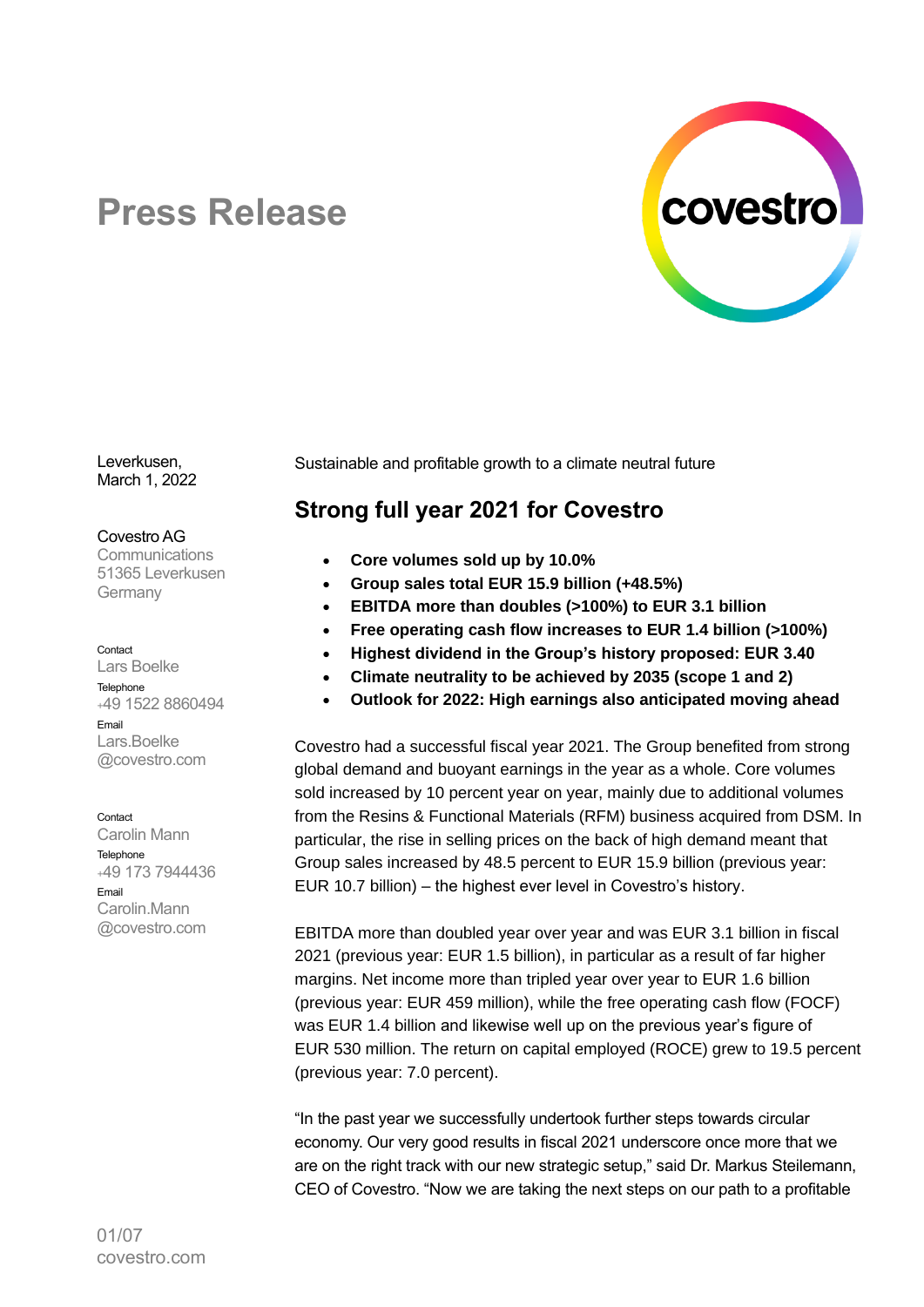

and climate neutral future. After all, one thing is clear: Without our products, the Paris Agreement's 1.5 degrees target cannot be achieved."

# **Ideally positioned: new strategy and Group structure, successful integration of RFM**

After presenting its new strategy "Sustainable Future" in February 2021, Covestro achieved important milestones in implementing it in the course of the fiscal year. The strategy has customer centricity and sustainable growth at its core. As part of that, the Group restructured its organization in July 2021 and focused its businesses even more closely on the requirements of individual markets and on customers' needs. Covestro has since been divided into the two reportable segments Performance Materials and Solutions & Specialties. Integration of the Resins & Functional Materials business acquired from DSM in the Solutions & Specialties segment is proceeding successfully. The company was thus already able to generate synergy effects of EUR 26 million, almost twice the figure originally anticipated for 2021. Covestro expects to generate permanent synergies totaling around EUR 120 million annually by 2025.

# **Record dividend: highest payout in the Group's history**

Given its very good performance in fiscal 2021, Covestro plans to propose a dividend of EUR 3.40 per share to the Annual General Meeting on April 21, 2022. That is equal to a payout ratio of 41 percent. Covestro redefined its dividend policy last fiscal year. It envisages a payout ratio between 35 and 55 percent of net income in order to create a stronger link to the Group's overall business situation.

"We can look back on an extremely successful year marked by high demand. Not least, that is reflected in the fact that we were virtually sold out over large stretches of 2021," said Dr. Thomas Toepfer, CFO of Covestro. "In the past year we have created the foundation for further sustainable growth with our new Group structure."

In light of the successful business development, Covestro's Board of Management has also resolved on a share buyback program with a total volume of approximately EUR 500 million over the next two years. The repurchased shares are subsequently to be cancelled and the share capital is to be reduced accordingly. "Major acquisitions are not Covestro's focus at the moment; instead, we believe investing in our own shares is the best investment," Dr. Thomas Toepfer continued. "We are convinced of our company and want to create additional value for our shareholders."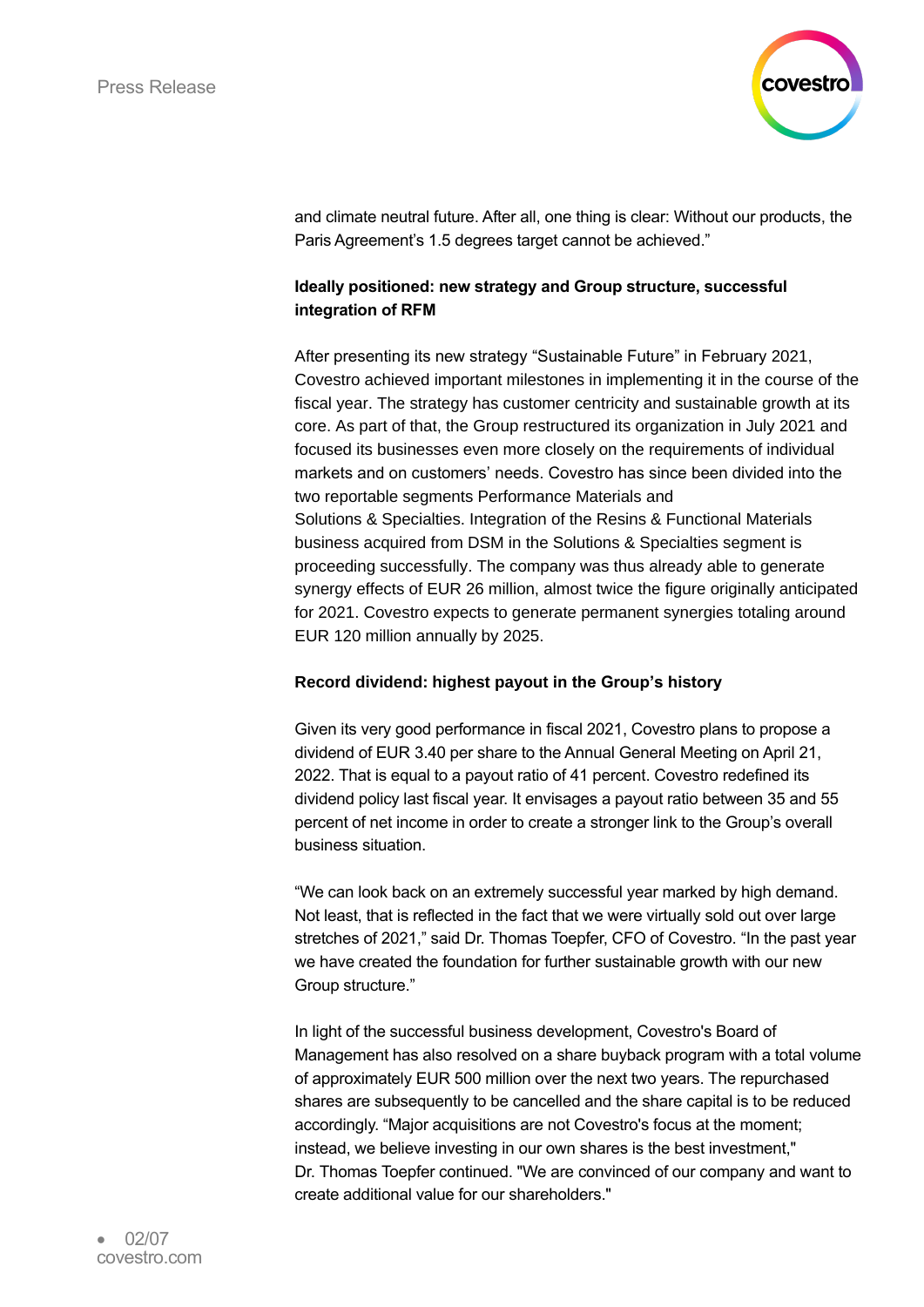

#### **Covestro to become climate neutral: ambitious targets announced**

Covestro is making systematic advances on its path to circular plastics production and has set bold climate targets. The Group is striving to become climate neutral and achieve net zero\* emissions by 2035. On the path to achieving that, Covestro has already reduced its specific greenhouse gas emissions per metric ton of product produced by 54 percent in 2021 compared to 2005, achieving its sustainability target for 2025 already today.

Now, the company plans to cut greenhouse gas emissions from its own production operations (scope 1) and from external energy sources (scope 2) by 60 percent to 2.2 million metric tons by 2030. In the long run, Covestro aims to use renewable energies only, such as wind power and solar energy, as well as alternative raw materials such as biomass, waste,  $CO<sub>2</sub>$  or hydrogen within its production processes. In addition, a reduction target for the long-term reduction of indirect greenhouse gas emissions from upstream and downstream processes in the value chain (scope 3) is to follow in 2023.

#### **Investments in a circular future and sustainable growth**

As a pioneer for a circular and climate neutral future, Covestro has been awarded ISCC PLUS mass balance certification for several of its production facilities. Further sites will also acquire it in the future alongside the certified sites in Antwerp (Belgium), Shanghai (China) and the German Lower Rhine locations at Leverkusen, Dormagen and Krefeld-Uerdingen. Covestro can offer its customers, for example, the rigid foam precursor MDI and the highperformance plastic polycarbonate as "drop-in solutions"; they are based on alternative raw material sources in accordance with the mass balance approach and are made in a quality identical to conventional counterparts. As a result, the company helps its customers steadily decrease their carbon footprint across the value chain.

Covestro also achieved further successes last fiscal year in gradually switching its production sites to green electricity. The company operates cooperation models with energy suppliers who generate onshore and offshore wind power and solar energy so that it can keep on cutting its greenhouse gas emissions. To enable that, the Group signed multiple Power Purchase Agreements for its sites in Belgium, China and Germany in 2021.

<sup>\*</sup>Achievement of net zero greenhouse gas emissions is defined as a balance between anthropogenic emissions [by the company itself and as a result of purchased energy] and reduction of anthropogenic greenhouse gases.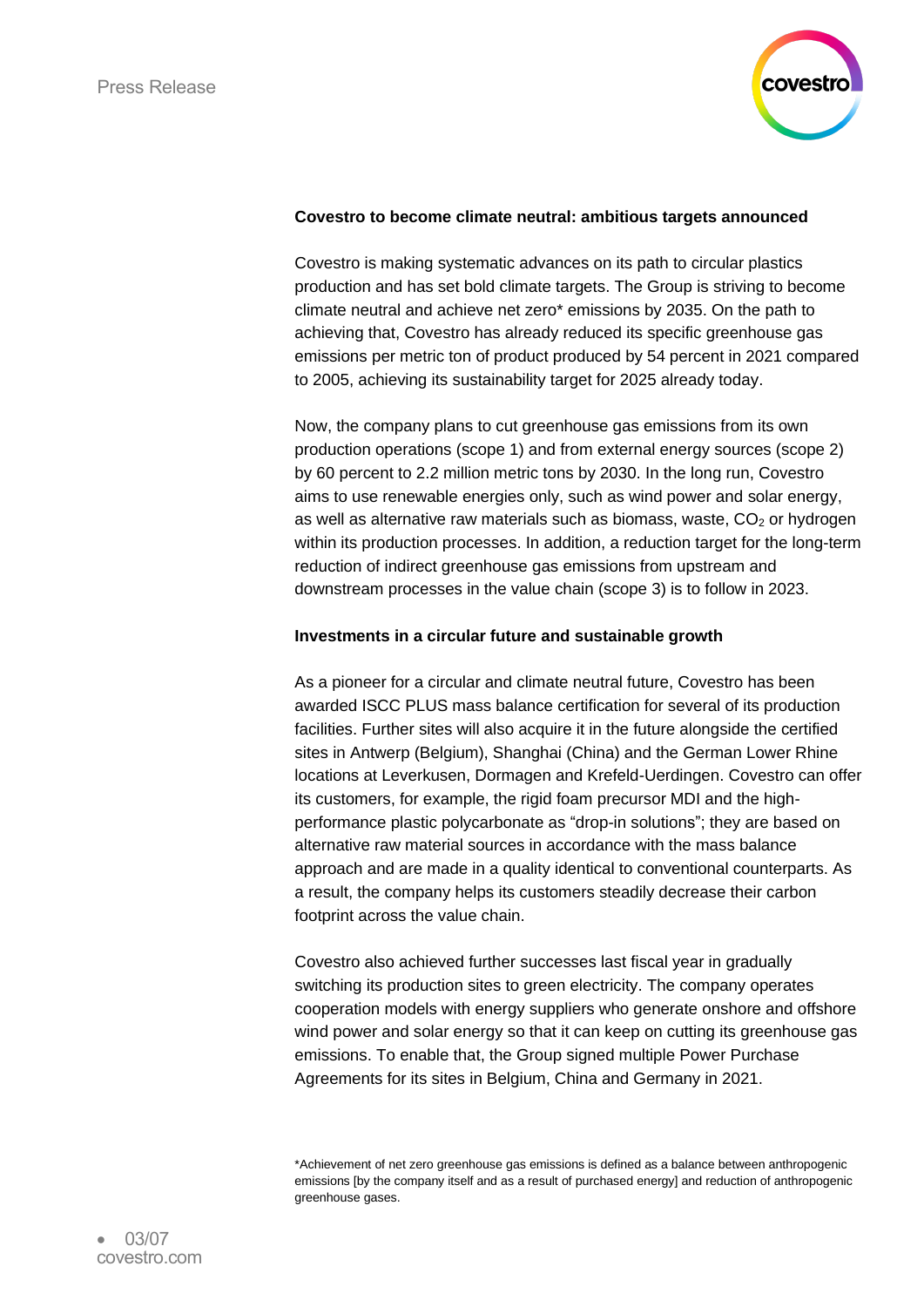

#### **Outlook for 2022: continued high earnings; expanded management system**

Covestro is updating and expanding its existing management system at the start of fiscal year 2022. The previously used growth indicator of core volume growth will be replaced by EBITDA. The Group is also adding a sustainability component, measured by direct and indirect greenhouse gas emissions (scope 1 and 2) in 2022.

"Adaptation of our Group controlling is a further logical step toward circularity," said Dr. Markus Steilemann. "With regard to our ambitious goal of becoming climate neutral, we will thus link profitability and sustainability even more closely in the future and continue on our sustainable growth trajectory."

Covestro expects an EBITDA value between EUR 2.5 billion and EUR 3.0 billion and a FOCF of between EUR 1.0 billion and EUR 1.5 billion for fiscal 2022. The Group anticipates that the ROCE will be between 12 and 16 percent. Covestro expects greenhouse gas emissions, measured by  $CO<sub>2</sub>$  equivalents, to increase to between 5.6 million and 6.1 million metric tons (level at the end of 2021: 5.2 million metric tons). This increase is mainly attributable to a less favorable mix of external electricity purchases for Covestro, as well as to an expansion in production volumes. Covestro anticipates EBITDA for the first quarter of 2022 to be between EUR 750 million and 850 million.

# **Growth in both segments in 2021, successful start with the new structure**

The Performance Materials segment generated year-over-year core volume growth of 0.3 percent in fiscal 2021. Despite solid global demand, the growth potential of the segment was constrained by limited product availability resulting from, among other things, unplanned weather-related production outages in the first quarter of 2021. The segment's sales grew by 48.9 percent to EUR 8.1 billion (previous year: EUR 5.5 billion), in particular due to the higher average selling prices. Increased margins due to an advantageous competitive situation and strong demand meant that EBITDA rose year over year to EUR 2.6 billion (previous year: EUR 896 million).

Core volumes sold in the Solutions & Specialties segment increased in the past fiscal year by 26 percent year on year. In particular, additional volumes from the acquired RFM business contributed 16 percentage points to that. In addition, higher core volumes sold in the automotive and transportation industry and in the electrical, electronics and household appliances industry, especially in the EMLA and APAC regions, had a positive volume effect. At the same time, reduced product availability, for instance due to raw material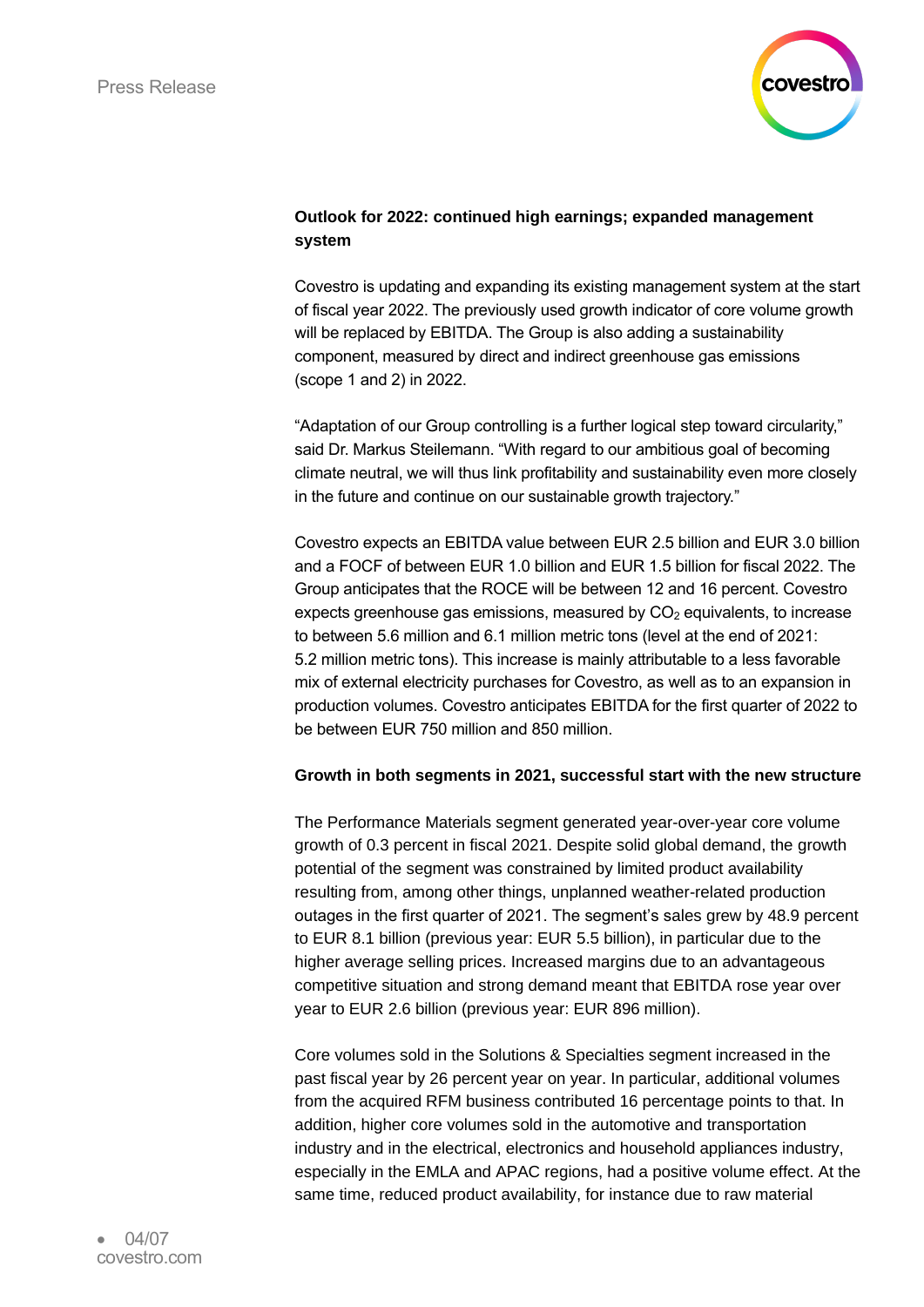

bottlenecks, had a negative impact on core volumes sold and limited further organic growth opportunities. Higher selling prices meant that the segment's sales in 2021 increased by 49.3 percent to EUR 7.6 billion (previous year: EUR 5.1 billion), while EBITDA rose slightly year over year by 1.1 percent to EUR 751 million (previous year: 743 million).

#### **Buoyant prices boost sales in the fourth quarter of 2021**

Core volumes sold in the fourth quarter of 2021 rose by 4.6 percent compared with the previous year. Group sales in the final quarter of the year grew by 44.3 percent to EUR 4.3 billion (previous year: EUR 3.0 billion), in particular on the back of higher selling prices as a consequence of the rise in raw material prices. EBITDA grew year on year by 4.1 percent to EUR 663 million (previous year: EUR 637 million). Net income in the fourth quarter of 2021 fell by 3.2 percent to EUR 302 million (previous year: EUR 312 million), while the FOCF fell by 9.6 percent to EUR 356 million (previous year: EUR 394 million).

#### **About Covestro:**

Covestro is one of the world's leading manufacturers of high-quality polymer materials and their components. With its innovative products, processes and methods, the company helps enhance sustainability and the quality of life in many areas. Covestro supplies customers around the world in key industries such as mobility, building and living, as well as the electrical and electronics sector. In addition, polymers from Covestro are also used in sectors such as sports and leisure, cosmetics and health, as well as in the chemical industry itself.

The company is committed to becoming fully circular and is striving to become climate neutral by 2035 (scope 1 and 2). Covestro generated sales of EUR 15.9 billion in fiscal 2021. At the end of 2021, the company had 50 production sites worldwide and employed approximately 17,900 people (calculated as full-time equivalents).

# *Note to editors:*

*Below please find a table showing key data for Covestro AG for fiscal year 2021.*

*The Annual Press Conference starts at 11.30 a.m. CET. You can follow the conference live [here.](https://teams.microsoft.com/l/meetup-join/19%3ameeting_N2RhZjBjYTMtZDVjMi00MDhlLWIxMTItMjk2YTYxZjEwNWUx%40thread.v2/0?context=%7b%22Tid%22%3a%220468bc4a-134c-4fb0-b843-a2a3d583e919%22%2c%22Oid%22%3a%22f028dd18-0717-4b03-bfc8-17559c2a3334%22%2c%22IsBroadcastMeeting%22%3atrue%7d&btype=a&role=a)*

*You can find the presentation for the Annual Press Conference in the digital press kit at: <https://www.covestro.com/press>*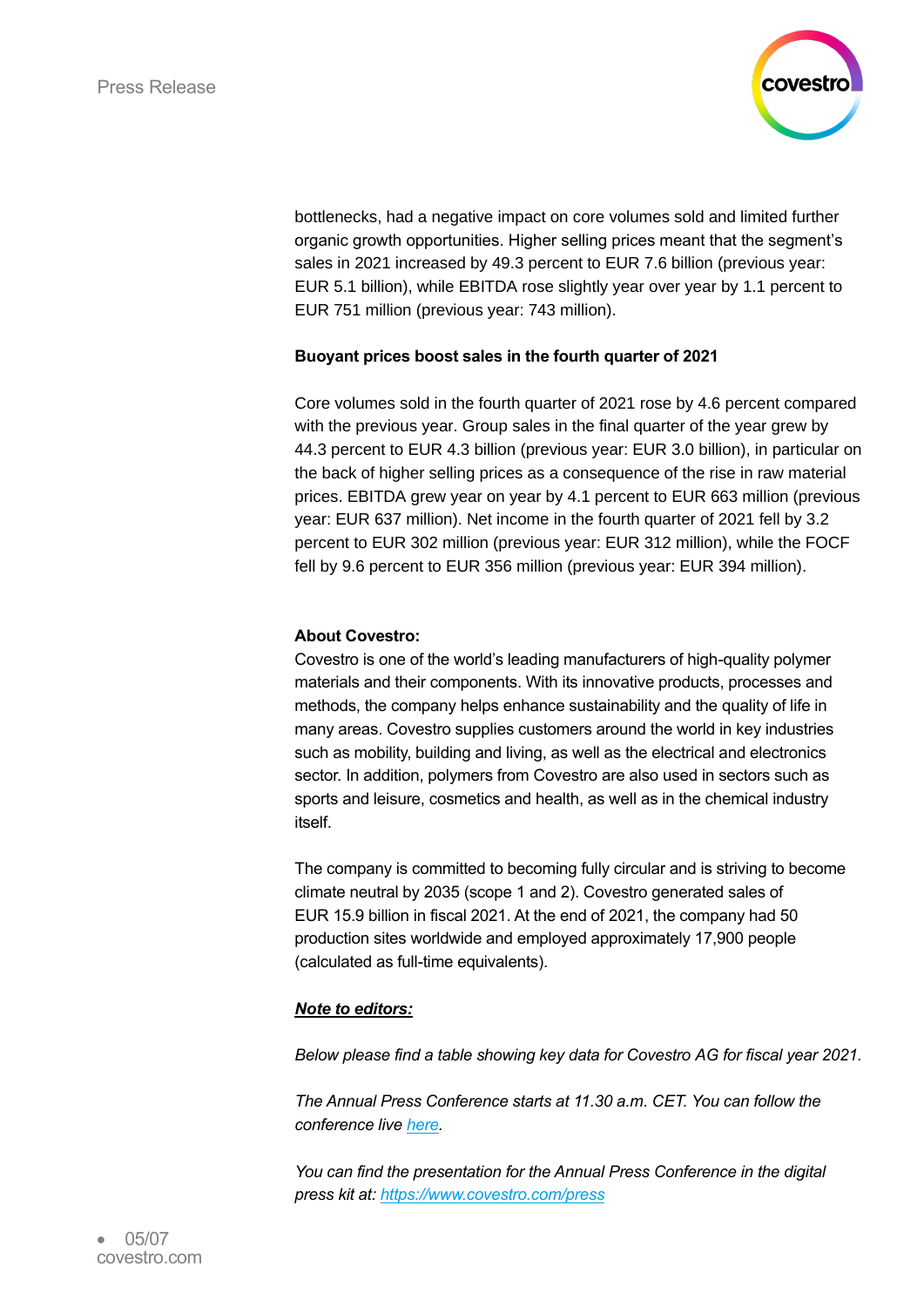

#### *The Annual Report 2021 is available at [https://report.covestro.com](https://report.covestro.com/)*

For more information, see *[www.covestro.com](http://www.covestro.com/)*.

Follow us on Twitter: *<https://twitter.com/covestro>*. Also read our blog at *[www.covestro.com/blog](http://www.covestro.com/blog)*.

#### **Forward-looking Statements**

This news release may contain forward-looking statements based on current assumptions and forecasts made by Covestro AG. Various known and unknown risks, uncertainties and other factors could lead to material differences between the actual future results, financial situation, development or performance of the company and the estimates given here. These factors include those discussed in Covestro's public reports, which are available at www.covestro.com. The company assumes no liability whatsoever to update these forward-looking statements or to conform them to future events or developments.